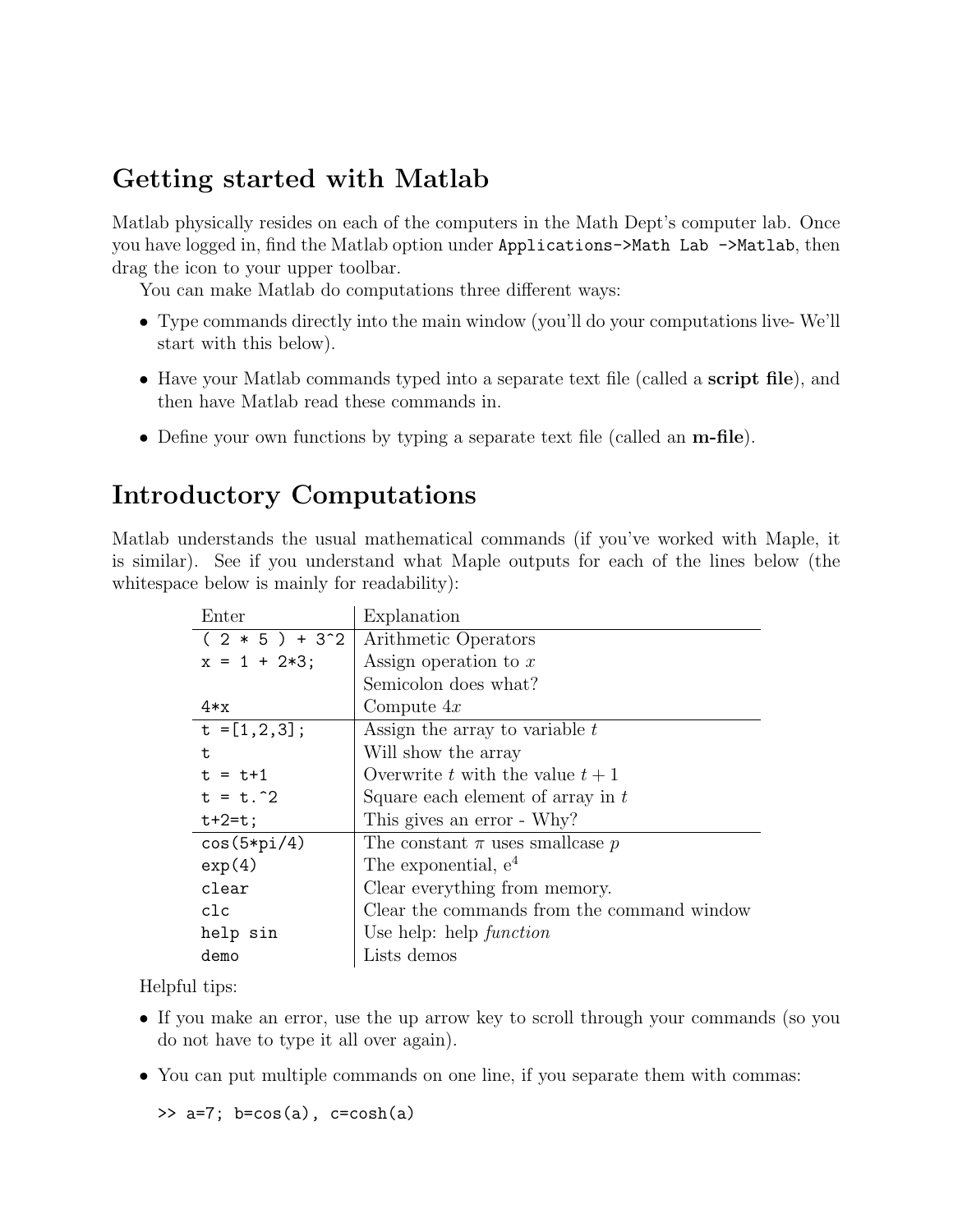#### Plots

For the Matlab documentation, you can type doc plot

To get a plot, Matlab needs two arrays (or vectors). One defines the domain points, the other the range points (so they need to have the same number of points in them).

For example, the following series of commands creates a vector (array) of 150 evenly spaced points in the interval  $[0, 3\pi]$ , then computes the sine of those values, and plots:

```
t=linspace(0,3*pi,150);
y=sin(t);plot(t,y);
```
You can also plot the "inverse" sine by reversing the t and y:  $plot(y, t)$ 

If we leave off the domain, Matlab assumes it is the integers from 1 to however many elements are in the vector. For example,  $plot(y)$  or  $plot(y, 'r*)$ 

There are other ways of creating the vectors- We'll see more later.

#### Function Iteration (Script Files)

We will want to perform function iteration to construct orbits and cobweb diagrams. This is done by using what is called a "for" loop.

We will want to have Matlab perform several computations at once, and we do not want to have to keep typing everything "live". We will create a script file, which is just a text file with Matlab commands. When the name of the script file is typed in the command window, Matlab will execute the commands in the script.

Matlab comes with a nice editor-We'll open it now by typing **edit** in the command window. Type in the following set of commands, and save the result as sample1.m (Be sure that your file has the .m suffix):

```
clear
x0=0.3;
X(1)=x0;f=inline('x.^2-1');
for k=1:30 %k is the index variable for the loop
  X(k+1)=f(X(k)); %This command is repeated
end %End of the "for" loop
plot(X,'.') %Plot using dots
X' \frac{1}{2} % ': This transposes the array
```
Once saved, back in the command window, type sample1 to see the commands executed (note that the variables  $x0, X, y$  and others have been created in the workspace).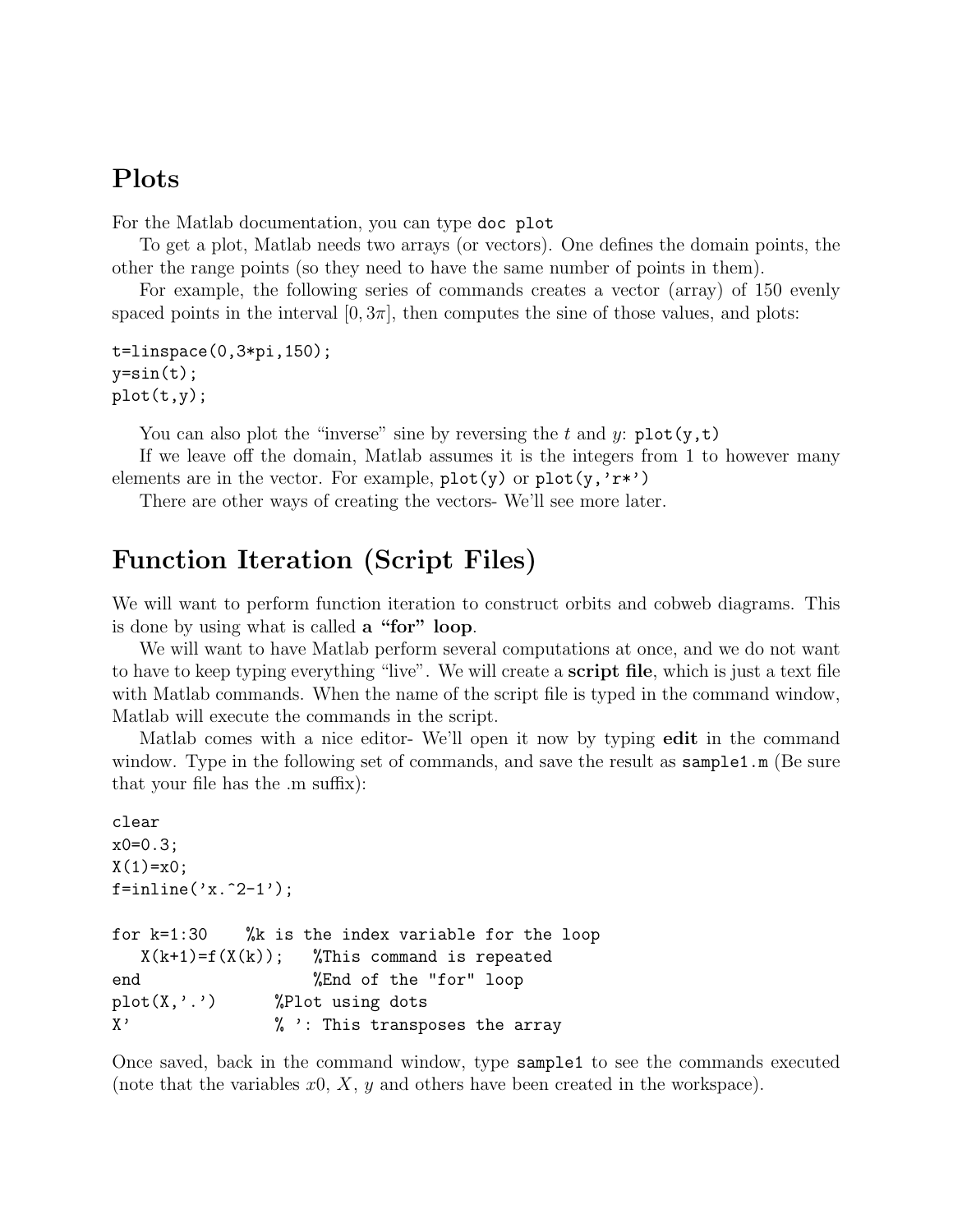## Function Iteration (Function Files)

A function file is typed out in text, and has a special first line. For example, we will convert our previous script file into a function by adding the following:

```
function X=firstfunc(x0)
```

```
f=inline('x.^2-1');
X(1)=x0;for k=1:30 %k is the index variable for the loop
  X(k+1)=f(X(k)); %This command is repeated
end %End of the "for" loop
plot(X,'.') %Plot using dots
X' \frac{1}{2} % ': This transposes the array
```
To run this function, save it as firstfunc.m, and in the command window, type: firstfunc(0.3)

Difference between Functions and Scripts

- Functions have inputs and outputs, everything else in memory goes away once the function has completed its computations (scripts, being like live computations, keep everything in memory).
- Careful- Both have .m suffixes. You can always tell a function file by its very first line.
- Unlike a function in mathematics, functions in Matlab can use multiple inputs and multiple outputs. Here is an example of a function that takes in two numbers stored in x and y, and outputs two vectors, t and s. Type it out and see how it works:

```
function [t,s] = sample2(x,y)t=[x,y];s=t<sup>'</sup>;
```
In the command window, type something like:  $[a, b]$ =sample2(2,3) You will see the results of the function in the variables a and b.

## Chapter 3 Experiment

In Chapter 3, we are asked to do a computer experiment with the doubling function,  $D(x)$ :

$$
D(x) = \begin{cases} 2x & \text{if } 0 \le x < 1/2 \\ 2x - 1 & \text{if } 1/2 \le x < 1 \end{cases}
$$

It is complicated enough that we don't want to use the inline function as in a script, so we'll write our own function to do it (we will introduce the "if-then" statement as well!):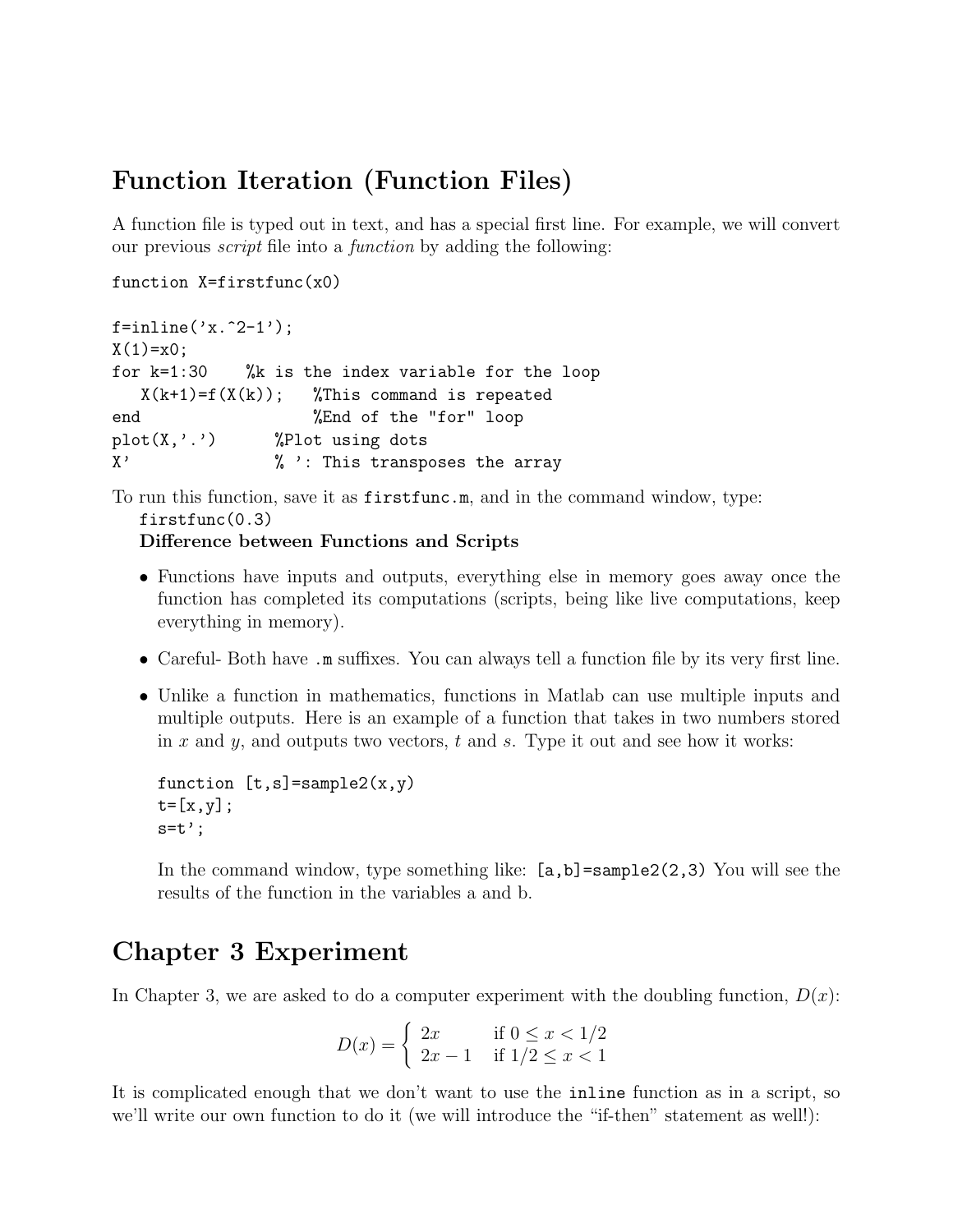```
function y=doubling(x)%function y=doubling(x) is the doubling function from Ch 3
idx=length(x);
for j=1:idx
    if x(j) >= 0 \& x(j) < 1/2y(j)=2*x(j);elseif x(j)=1/2 & x(j)<1
        y(j)=2*x(j)-1;else
        y(j)=NaN;end
end
```
Now we will type a script function that will set up the initial value of our orbit, compute the orbit, and show us the result as a plot:

```
X(1)=1/5;for k=1:20
  X(k+1) =doubling(X(k));
end
plot(X, '.'')
```
Type and save as  $\text{ch}3 \cdot \text{m}$  In the command window, type  $\text{ch}3$  to see the results. Now, change the initial point to 1/9 and try it again. Increase the number of iterations until you see an error in the plot.

## Cobweb Diagrams

The full code will take us too far into coding for right now, so we will simply download the functions we need and use them. Download and save the functions cobweb.m and iterates.m There is a script file as well in driver1.m

To run the cobweb diagram of the logistic function, type driver1 in the command window.

We can also run the cobweb diagram "live". Look at the cobweb diagram for the doubling function by typing the following into the command window:

```
cobweb(@doubling,1/5,20,0,1);
```
The functions are printed below as well for future reference (You may safely ignore them for the time being- Just download them from the class website).

```
function cobweb(fcn,x0,N,xmin,xmax)
% fcn is the name of the function, x0 is the starting
% value, N is the number of iterates, xmin and xmax
```